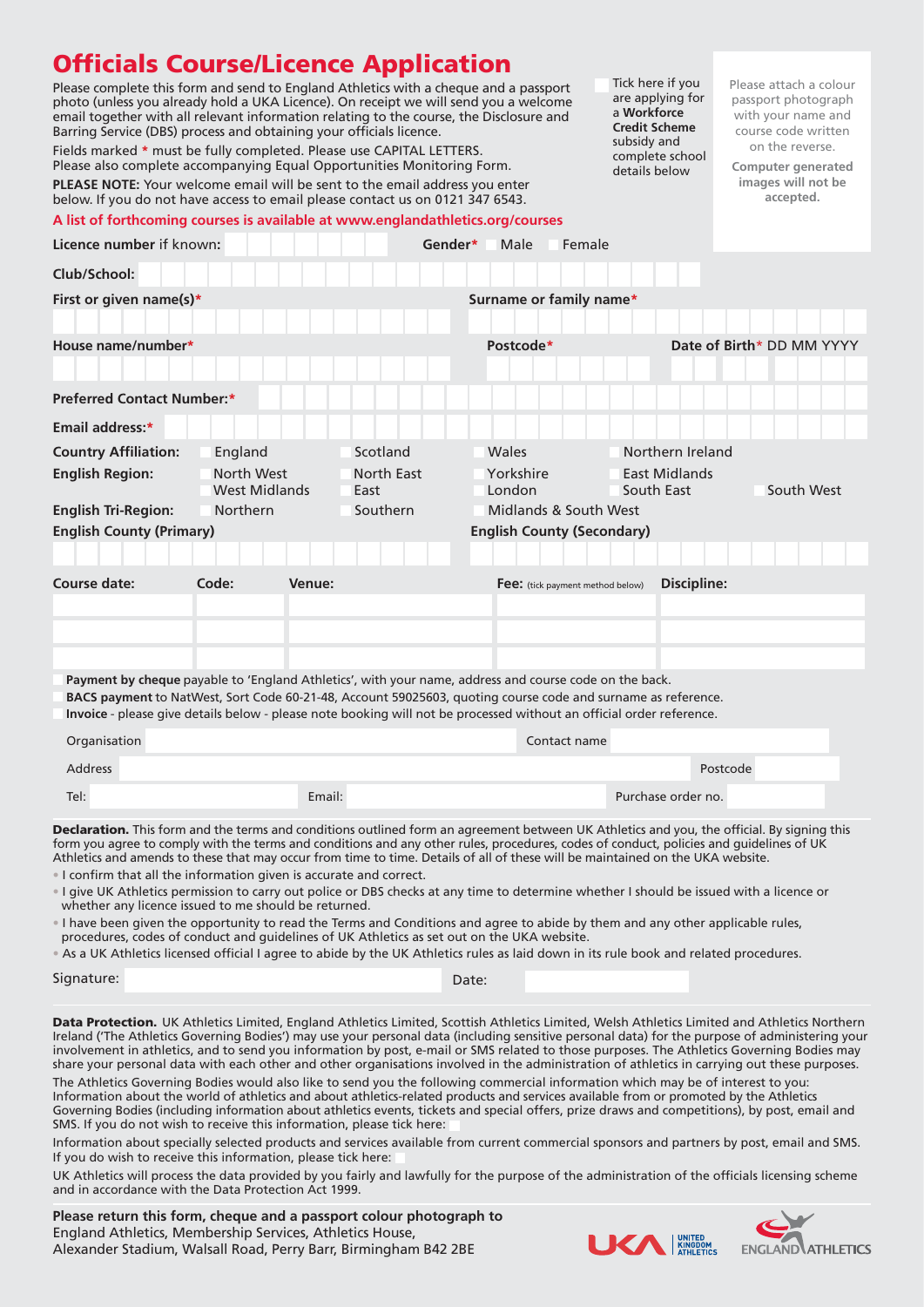# **Equal Opportunities Monitoring Form**

**We are committed to promoting diversity and eliminating discrimination from recruitment and selection practices and are an equal opportunity employer who positively encourages applications from suitably qualified and eligible candidates regardless of age, disability, ethnic origin, gender identity, personal status, religion/belief, sex and sexual orientation.** 

To enable us to improve and monitor our equality processes, please complete the section below and note that this information is confidential and will be used only for statistical analysis. We would, therefore, be grateful if you would complete the details below in line with our commitment to promoting diversity.

The information will be held in compliance with the Data Protection principles as set out in the Data Protection Act 1998. For external candidates, should you become an employee, we will seek periodic confirmation from you as to its accuracy. **This document is not used as part of our selection process.**

| Gender<br>Male                                                                                                                                                                                                                                                                                                              |                                                                                    |                                       |                       |                                        |                          |  |
|-----------------------------------------------------------------------------------------------------------------------------------------------------------------------------------------------------------------------------------------------------------------------------------------------------------------------------|------------------------------------------------------------------------------------|---------------------------------------|-----------------------|----------------------------------------|--------------------------|--|
| Female                                                                                                                                                                                                                                                                                                                      | I prefer not to say                                                                |                                       |                       |                                        |                          |  |
| Is your gender the same as at birth?                                                                                                                                                                                                                                                                                        |                                                                                    | Yes<br>No                             | I prefer not to say   |                                        |                          |  |
| Age<br>$16 - 24$<br>25-34                                                                                                                                                                                                                                                                                                   | 35-44<br>45-54                                                                     | 55-64<br>65-74                        | $75+$                 | I prefer not to say                    |                          |  |
|                                                                                                                                                                                                                                                                                                                             |                                                                                    |                                       |                       |                                        |                          |  |
| <b>Ethnic Origin</b>                                                                                                                                                                                                                                                                                                        |                                                                                    |                                       |                       |                                        |                          |  |
| White:                                                                                                                                                                                                                                                                                                                      | I would describe my Ethnic Origin as (please tick one box only):<br><b>British</b> |                                       | <b>Irish</b>          |                                        | Gypsy or Irish Traveller |  |
|                                                                                                                                                                                                                                                                                                                             |                                                                                    |                                       |                       |                                        |                          |  |
| Mixed:                                                                                                                                                                                                                                                                                                                      | Any other White background:                                                        |                                       |                       |                                        |                          |  |
|                                                                                                                                                                                                                                                                                                                             | White & Black Caribbean                                                            |                                       | White & Black African | White & Asian                          |                          |  |
|                                                                                                                                                                                                                                                                                                                             |                                                                                    | Any other Mixed background:           |                       |                                        |                          |  |
| Asian/British Asian:                                                                                                                                                                                                                                                                                                        | Indian                                                                             |                                       | Pakistani             | Bangladeshi                            |                          |  |
| <b>Black/Black British:</b>                                                                                                                                                                                                                                                                                                 | Caribbean                                                                          |                                       | African               |                                        |                          |  |
|                                                                                                                                                                                                                                                                                                                             |                                                                                    | Any other Black background:           |                       |                                        |                          |  |
| Other ethnic group:                                                                                                                                                                                                                                                                                                         | Chinese                                                                            |                                       | Any other background: |                                        |                          |  |
| I prefer not to say                                                                                                                                                                                                                                                                                                         |                                                                                    |                                       |                       |                                        |                          |  |
| Nationality (please state)                                                                                                                                                                                                                                                                                                  |                                                                                    |                                       |                       |                                        |                          |  |
| <b>Disability</b>                                                                                                                                                                                                                                                                                                           |                                                                                    |                                       |                       |                                        |                          |  |
| Do you consider yourself to have a disability? The Equality Act 2010 defines a disabled person as someone who has a physical or                                                                                                                                                                                             |                                                                                    |                                       |                       |                                        |                          |  |
| mental impairment that has a substantial and long-term adverse effect on his or her ability to carry out normal day-to-day activities.<br><b>No</b><br>Yes                                                                                                                                                                  | I prefer not to say                                                                |                                       |                       |                                        |                          |  |
| If yes, what is the nature of your disability?                                                                                                                                                                                                                                                                              |                                                                                    |                                       |                       |                                        |                          |  |
| Amputee                                                                                                                                                                                                                                                                                                                     |                                                                                    | <b>Blind or Visually Impaired</b>     |                       | <b>Cerebral Palsy</b>                  |                          |  |
| Deaf or Hearing Impaired                                                                                                                                                                                                                                                                                                    |                                                                                    | Dwarf<br>Learning Disability          |                       |                                        |                          |  |
| Physical Disability - Ambulatory                                                                                                                                                                                                                                                                                            |                                                                                    | Physical Disability - Wheelchair User |                       |                                        |                          |  |
| Other - please specify:                                                                                                                                                                                                                                                                                                     |                                                                                    |                                       |                       |                                        |                          |  |
| I prefer not to say                                                                                                                                                                                                                                                                                                         |                                                                                    |                                       |                       |                                        |                          |  |
| England Athletics welcomes applications from people with disabilities. If you have a disability and require any assistance in order to com-                                                                                                                                                                                 |                                                                                    |                                       |                       |                                        |                          |  |
| plete this application, please contact the Human Resources Department on 0121 713 8467 or HRTeam@englandathletics.org                                                                                                                                                                                                       |                                                                                    |                                       |                       |                                        |                          |  |
| <b>Sexual Orientation</b><br>We are collecting this data as it will help us to have a greater understanding of all underrepresented groups. It is appreciated<br>that this is a personal question and therefore your response is voluntary. Please select 'Prefer not to say' if you wish not to an-<br>swer this question. |                                                                                    |                                       |                       |                                        |                          |  |
| <b>Bisexual</b><br>Heterosexual                                                                                                                                                                                                                                                                                             |                                                                                    | Gay woman / lesbian                   | Gay man               |                                        |                          |  |
| Other - please specify                                                                                                                                                                                                                                                                                                      |                                                                                    |                                       | I prefer not to say   |                                        |                          |  |
| <b>Religion or Belief</b><br>We are collecting this data as it will help us to have a greater understanding of all underrepresented groups. It is appreciated<br>that this is a personal question and therefore your response is voluntary. Please select 'Prefer not to say' if you wish not to an-<br>swer this question. |                                                                                    |                                       |                       |                                        |                          |  |
| Agnostic/ No Religion                                                                                                                                                                                                                                                                                                       | Atheist                                                                            | <b>Buddhist</b><br>Christian          | Hindu                 | Jewish<br><b>Muslim</b><br><b>Sikh</b> |                          |  |
| Other - please specify                                                                                                                                                                                                                                                                                                      |                                                                                    |                                       | I prefer not to say   |                                        |                          |  |
| <b>Personal Status</b>                                                                                                                                                                                                                                                                                                      |                                                                                    |                                       |                       |                                        |                          |  |
| Co-Habiting                                                                                                                                                                                                                                                                                                                 | Married/Civil Partnership                                                          | Separated                             | Single                | Widow/Widower                          | I prefer not to say      |  |
|                                                                                                                                                                                                                                                                                                                             |                                                                                    |                                       |                       |                                        |                          |  |
| Name:                                                                                                                                                                                                                                                                                                                       |                                                                                    |                                       |                       |                                        |                          |  |
| Signature:                                                                                                                                                                                                                                                                                                                  |                                                                                    | Date:                                 |                       |                                        |                          |  |
| Thank you for taking the time to complete this questionnaire                                                                                                                                                                                                                                                                |                                                                                    |                                       |                       | UNITED<br>Kingdom<br>Athletics         | AIHLEICS                 |  |